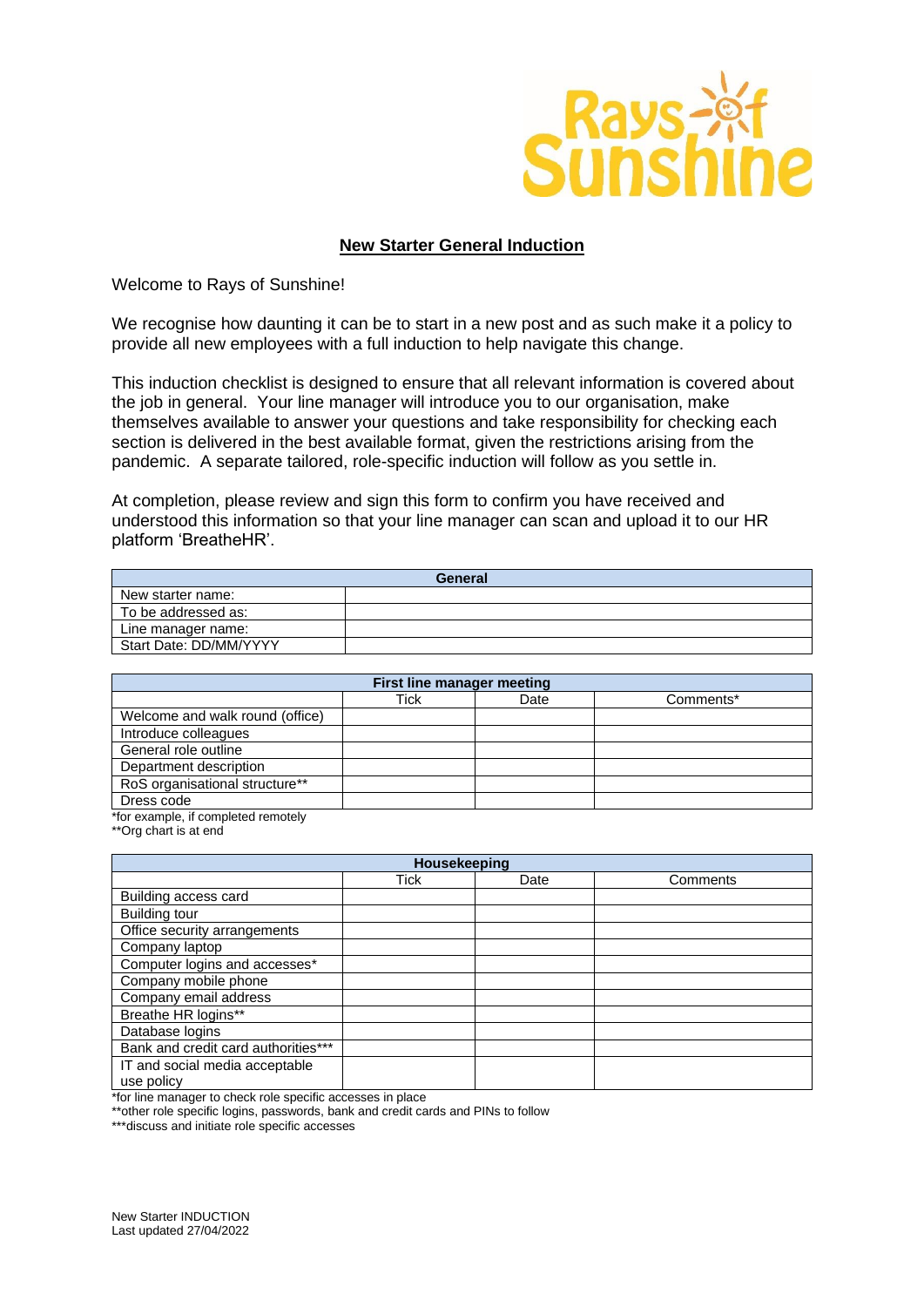

| Payroll + Contract + Leave        |      |      |                           |
|-----------------------------------|------|------|---------------------------|
|                                   | Tick | Date | Comments                  |
| Confirm completion of new starter |      |      |                           |
| payroll form                      |      |      |                           |
| Confirm new starter form* sent to |      |      | dharper@Jeffreyshenry.com |
| payroll and bookkeepers           |      |      | sonia@sjc-bookkeeping.com |
| Confirm payment dates/processes   |      |      |                           |
| Confirm signed contract in place  |      |      |                           |
| Complete and upload final check   |      |      |                           |
| of proof of right to work         |      |      |                           |
| Finalise DBS check**              |      |      |                           |
| Review annual leave policy***     |      |      |                           |
| Review sickness/absence           |      |      |                           |
| processes                         |      |      |                           |

\*links at end

\*\*if not already done

\*\*\*policy document embedded at end

| <b>Health and Safety</b>       |      |      |          |
|--------------------------------|------|------|----------|
|                                | Tick | Date | Comments |
| Procedure in the event of fire |      |      |          |
| Accident procedure             |      |      |          |
| First aid box location         |      |      |          |
| Designated first aider         |      |      |          |
| Risk assessments (incl Covid*) |      |      |          |
| $*$                            |      |      |          |

\*Current covid policies at end

| <b>Key Policies and other Documents</b> |      |      |          |
|-----------------------------------------|------|------|----------|
|                                         | Tick | Date | Comments |
| Safeguarding                            |      |      |          |
| Data Protection & SAR                   |      |      |          |
| RoS Handbook*                           |      |      |          |
| Grievance*                              |      |      |          |
| Performance Management and              |      |      |          |
| Disciplinary procedures *               |      |      |          |
| RoS Annual Report-June 2021**           |      |      |          |
| *currently being updated                |      |      |          |

\*\* at end

 $\begin{array}{c} \hline \end{array}$ 

 $\overline{\mathbf{I}}$  $\overline{\phantom{a}}$ 

| <b>Other</b>                             |      |      |          |
|------------------------------------------|------|------|----------|
|                                          | Tick | Date | Comments |
| Safeguarding Induction Training: dates   |      |      |          |
| Safeguarding Training Level 2 or 3 dates |      |      |          |
| Staff wellbeing                          |      |      |          |
| Probationary periods/reviews             |      |      |          |
| Complaint handling                       |      |      |          |
| Incident reporting                       |      |      |          |
| Data protection training: dates          |      |      |          |
| Colleague phone numbers                  |      |      |          |
| Useful numbers/contacts list             |      |      |          |
|                                          |      |      |          |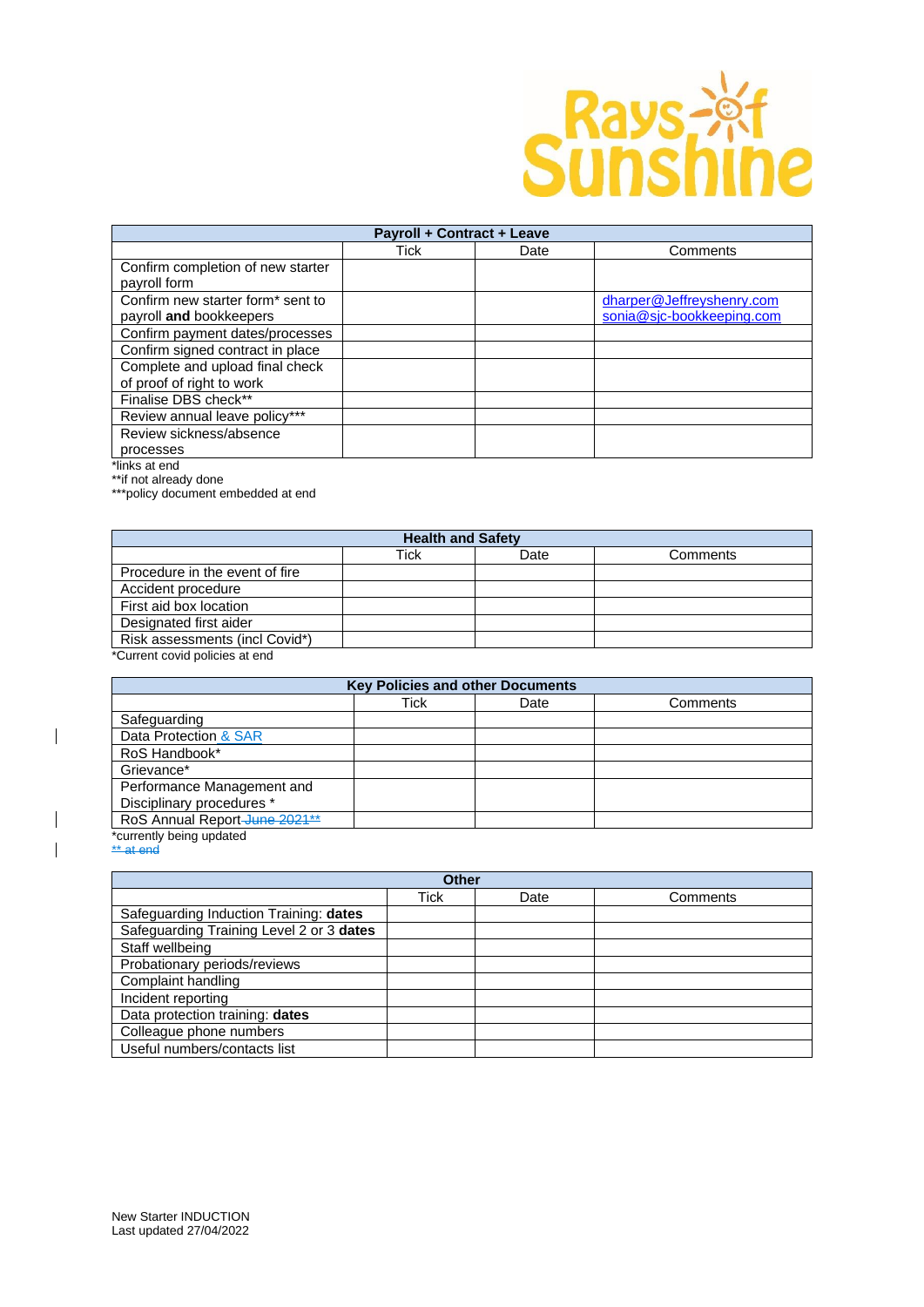

| <b>Confirmations</b>                             |           |              |                      |
|--------------------------------------------------|-----------|--------------|----------------------|
| I confirm the above induction has been completed |           |              |                      |
|                                                  | Signature | Name (print) | Date<br>(DD/MM/YYYY) |
| Line Manager                                     |           |              |                      |

| I confirm the above induction has been completed and I have received the information set out above |           |              |                      |
|----------------------------------------------------------------------------------------------------|-----------|--------------|----------------------|
|                                                                                                    | Signature | Name (print) | Date<br>(DD/MM/YYYY) |
| <b>New Starter</b>                                                                                 |           |              |                      |
|                                                                                                    |           |              |                      |

**Once complete, to be uploaded to BreatheHR**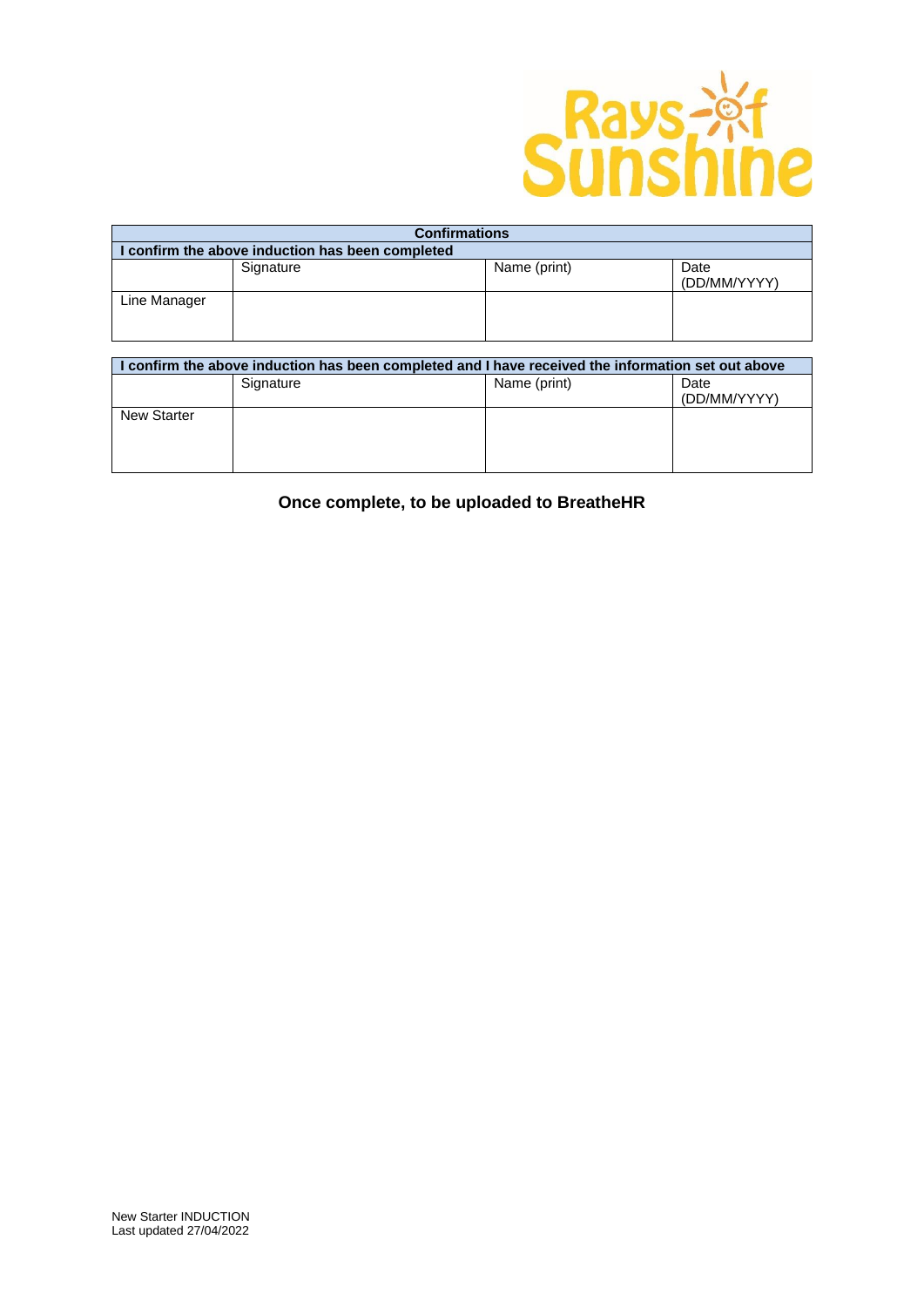

## **RoS Organisational structure Correct as of 27.04.2022**